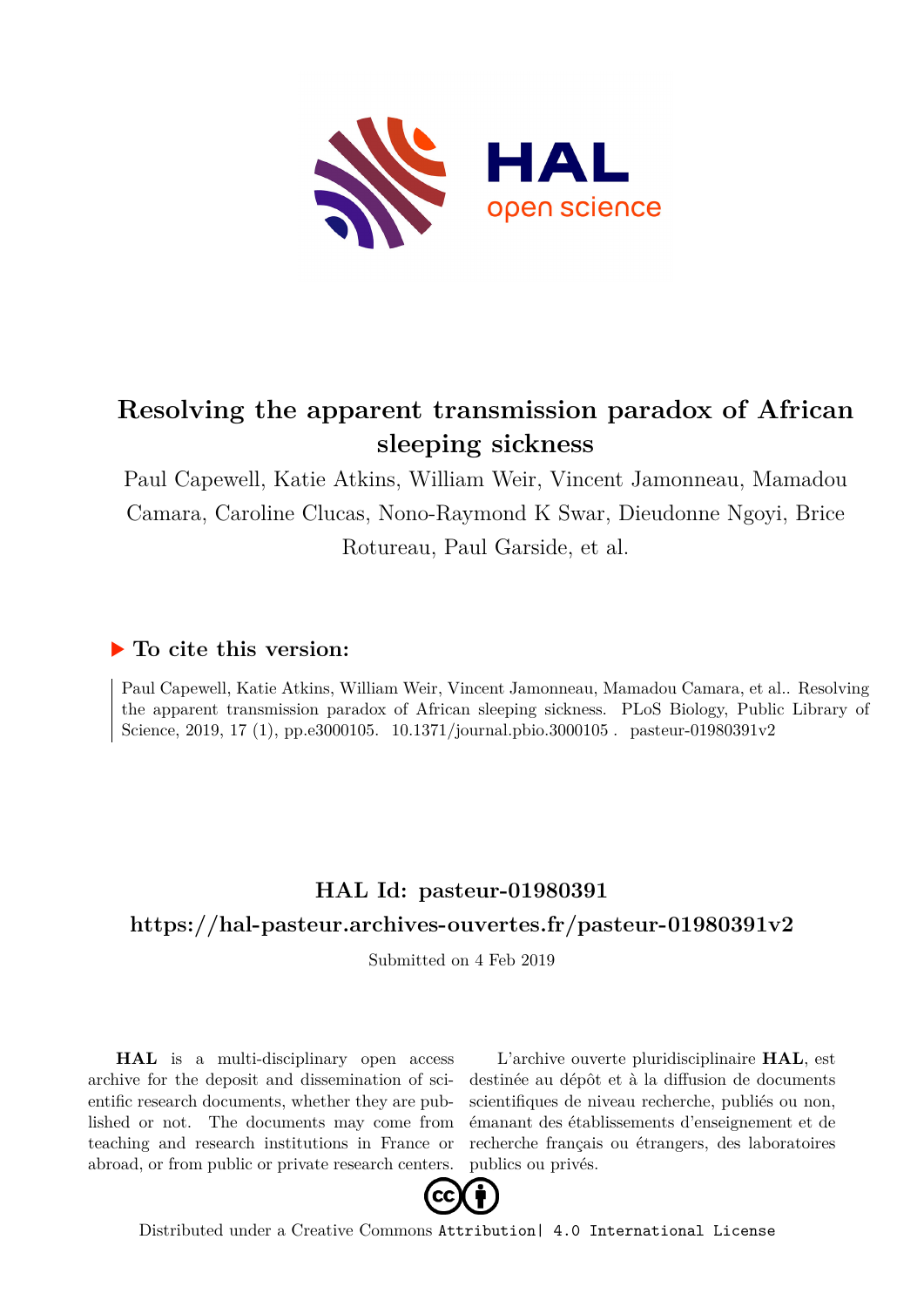

# **OPEN ACCESS**

**Citation:** Capewell P, Atkins K, Weir W, Jamonneau V, Camara M, Clucas C, et al. (2019) Resolving the apparent transmission paradox of African sleeping sickness. PLoS Biol 17(1): e3000105. [https://doi.](https://doi.org/10.1371/journal.pbio.3000105) [org/10.1371/journal.pbio.3000105](https://doi.org/10.1371/journal.pbio.3000105)

**Academic Editor:** Steven Riley, Imperial College London, UNITED KINGDOM

**Published:** January 11, 2019

**Copyright:** © 2019 Capewell et al. This is an open access article distributed under the terms of the Creative Commons [Attribution](http://creativecommons.org/licenses/by/4.0/) License, which permits unrestricted use, distribution, and reproduction in any medium, provided the original author and source are credited.

**Funding:** The authors received no specific funding for this work.

**Competing interests:** The authors have declared that no competing interests exist.

**Abbreviations:** ATF, adipose tissue form; HAT, human African trypanosomiasis; NGO, nongovernment organisation; TL, trypanolysis.

**Provenance:** Not commissioned; externally peer reviewed.

ESSAY

# Resolving the apparent transmission paradox of African sleeping sickness

 $\mathsf{Paul~Capewell} \textcircled{\textcircled{\textcirc}}^1,$  Katie Atkins<sup>2,3,4</sup>, William Weir<sup>5</sup>, Vincent Jamonneau<sup>6</sup>,  $M$ amadou Camara<sup>7</sup>, Caroline Clucas<sup>1</sup>, Nono-Raymond K. Swar $\mathbf{B}^8$ , Dieudonne M. Ngoyi<sup>8</sup>,  $B$ rice Rotureau<sup>®</sup>, Paul Garside<sup>1</sup>, Alison P. Galvani<sup>10</sup>, Bruno Bucheton<sup>®,7‡</sup>, **Annette MacLeod1‡\***

**1** Wellcome Centre for Molecular Parasitology, College of Medical, Veterinary and Life Sciences, Glasgow Biomedical Research Centre, University of Glasgow, Glasgow, United Kingdom, **2** Department of Infectious Disease Epidemiology, Faculty of Epidemiology and Population Health, London School of Hygiene and Tropical Medicine, London, United Kingdom, **3** Centre for Mathematical Modelling of Infectious Diseases, London School of Hygiene and Tropical Medicine, London, United Kingdom, **4** Centre for Global Health, Usher Institute for Population Health Sciences and Bioinformatics, University of Edinburgh, Edinburgh, United Kingdom, **5** School of Veterinary Medicine, University of Glasgow, Glasgow, United Kingdom, **6** Unite´ Mixte de Recherche IRD-CIRAD 177, INTERTRYP, Institut de Recherche pour le Développement (IRD), Montpellier, France, **7** Programme National de Lutte contre la Trypanosomiase Humaine Africaine, Conakry, Guinea, **8** University of Kinshasa, Kinshasa, Democratic Republic of the Congo, **9** Trypanosome Transmission Group, Trypanosome Cell Biology Unit, INSERM U1201 and Department of Parasites and Insect Vectors, Institut Pasteur, Paris, France, **10** Center for Infectious Disease Modeling and Analysis, Yale School of Public Health, New Haven, Connecticut, United States of America

‡ These authors are joint last authors on this work. \* annette.macleod@glasgow.ac.uk

### Abstract

Human African trypanosomiasis (HAT), or African sleeping sickness, is a fatal disease found throughout sub-Saharan Africa. The disease is close to elimination in many areas, although it was similarly close to elimination once before and subsequently reemerged, despite seemingly low rates of transmission. Determining how these foci persisted and overcame an apparent transmission paradox is key to finally eliminating HAT. By assessing clinical, laboratory, and mathematical data, we propose that asymptomatic infections contribute to transmission through the presence of an overlooked reservoir of skin-dwelling parasites. Our assessment suggests that a combination of asymptomatic and parasitaemic cases is sufficient to maintain transmission at foci without animal reservoirs, and we argue that the current policy not to treat asymptomatic HAT should be reconsidered.

#### **Introduction**

Human African trypanosomiasis (HAT) is a deadly disease of sub-Saharan Africa caused by two morphologically identical subspecies of the vector-borne parasite *Trypanosoma brucei*, *T*. *b*. *rhodesiense* and *T*. *b*. *gambiense*. *T*. *b*. *rhodesiense* causes a more acute form of HAT and is found predominantly in eastern Africa. *T*. *b*. *gambiense* is prevalent in western and central Africa and leads to a more chronic disease. Although there has been a recent resurgence in both forms of HAT, *T*. *b*. *gambiense* is by far the most common and represents over 97% of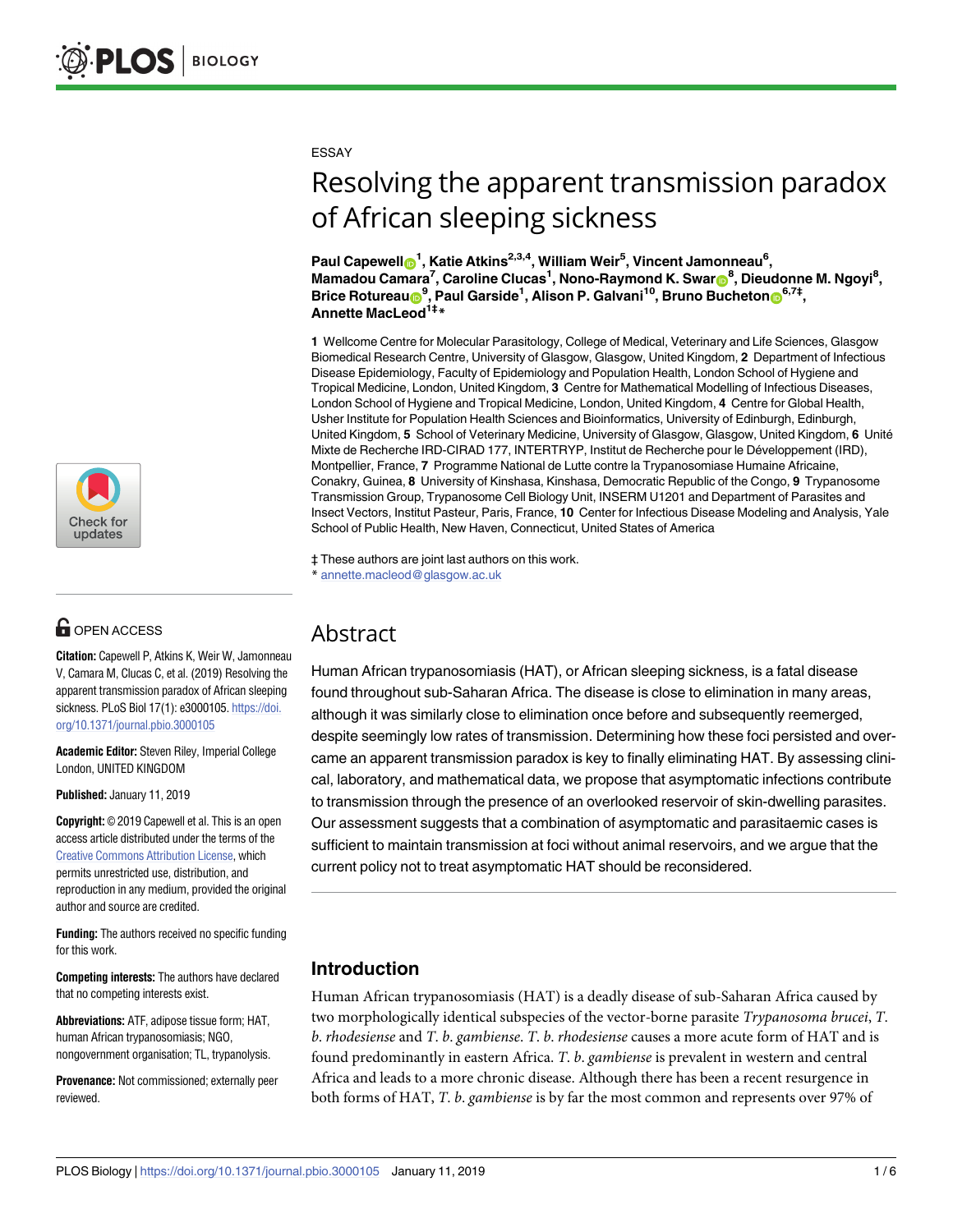reported cases [1]. Both human infective forms are transmitted by tsetse flies (*Glossina* spp.) and contribute to a cycle of poverty in some of the poorest regions of sub-Saharan Africa, predominantly in *T*. *b*. *gambiense* endemic areas. HAT is one of the diseases targeted by the WHO 2020 and 2030 elimination goals and, as a result of concerted control measures, the number of annual cases dropped from 22,800 reported (300,000 estimated) cases in 1995 to less than 3,000 reported cases in 2015 and is now approaching elimination in many countries [2]. The disease was similarly close to elimination during the 1960s when intensive control efforts reduced the number of reported cases to just 5,000. Thereafter, political turmoil, coupled with a decline in screening and control programmes, led to a rapid rise and reemergence of several high-prevalence foci, with reported cases reaching a new peak by the end of the 20th century [2]. Renewed HAT control and surveillance efforts through bilateral cooperation between WHO, various nongovernment organisations (NGOs), and African administrations over the last two decades have again presented an opportunity to finally eliminate this debilitating and deadly disease [2]. However, success depends on understanding the mechanisms that led to the persistence and reemergence of HAT in low-transmission settings.

#### **The transmission paradox**

A key issue is the apparent transmission paradox that surrounds the disease as it approaches elimination, particularly with regards *T*. *b*. *gambiense*. Although *T*. *b*. *rhodesiense* often presents with a high parasitaemia, there are relatively few parasites observed in a typical *T*. *b*. *gambiense* infection. Combined with the small volume of a tsetse blood meal (approximately 10 to 30 μL) that limits the opportunity to ingest a parasite, the difficulty in establishing an infection in the tsetse and the low prevalence of infected vectors at many foci [3], it would seem *T*. *b*. *gambiense* transmission should have ceased. These issues lead to the obvious questions: how does *T*. *b*. *gambiense* HAT persist, and how did it return from apparent elimination? Several hypotheses to explain the persistence and reemergence of *T*. *b*. *gambiense* HAT foci have been proposed, including animal reservoirs, the use of suboptimal diagnostic methods, underreporting, and the possible involvement of infectious but persistently asymptomatic individuals [4]. Although trypanosome-infected animals have been detected in many HAT foci, and it is generally accepted that such reservoirs contribute to the maintenance and transmission of *T*. *b*. *rhodesiense*, this is not universally the case for *T*. *b*. *gambiense*. The role that animal reservoirs may play in *T*. *b*. *gambiense* HAT foci persistence has recently been reviewed, suggesting that they contribute to transmission maintenance in some areas [5]. However, there are *T*. *b*. *gambiense* HAT foci that have few or no infected domestic animals despite intensive sampling, indicating that the disease could be maintained by predominantly human infections (or an as yet unidentified wild animal reservoir) [3]. Recently, evidence has also emerged to suggest that aparasitaemic asymptomatic human infections may constitute an overlooked reservoir of disease that contributes to the maintenance of disease foci [6].

#### **Resolving the paradox**

Counter to the long-standing belief that HAT is always fatal in the absence of treatment, recent studies suggest that some individuals infected with *T*. *b*. *gambiense* are able to tolerate the parasite with few specific symptoms [7]. This has not yet been demonstrated in *T*. *b*. *rhodesiense*. These asymptomatic individuals infected with *T*. *b*. *gambiense* are serologically positive but microscopy negative when their blood is examined, even when assayed via the trypanolysis (TL) test that eliminates false positives [8]. In some individuals, lymph node aspirate was also examined and was similarly negative. Current diagnostic protocols for definitive diagnosis of both *T*. *b*. *rhodesiense* and *T*. *b*. *gambiense* HAT rely on the visible identification of parasites in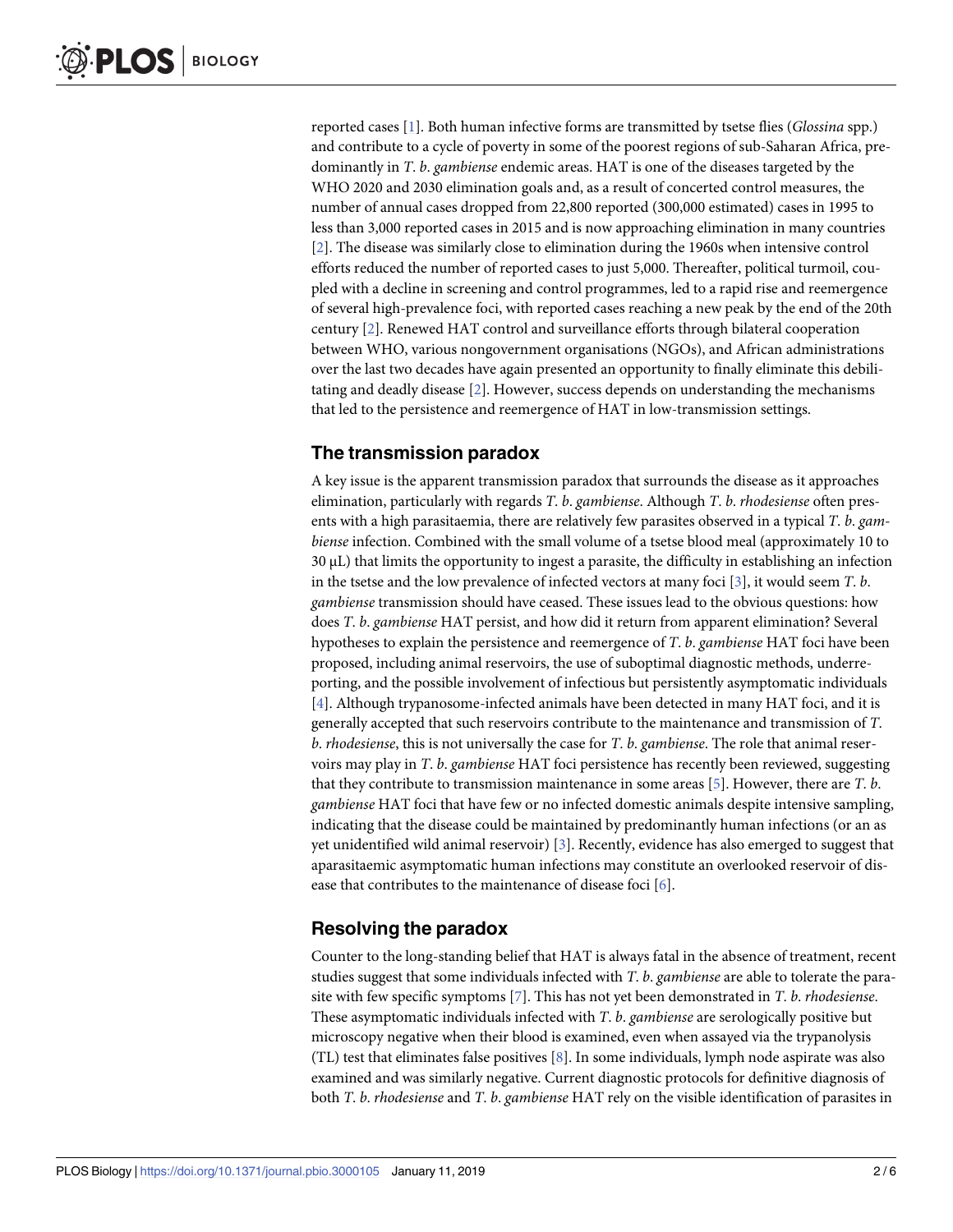the blood or lymph node aspirate. As asymptomatic infected individuals in *T*. *b*. *gambiense* areas do not present with disease symptoms and have undetectable parasitaemia, they are not diagnosed via passive surveillance, and their potential impact on transmission is overlooked. Even under active surveillance schemes, serologically positive but aparasitaemic and asymptomatic individuals are not treated due to the toxicity of available drugs (pentamidine and eflornithine), potentially meaning they continue to contribute to transmission.

This asymptomatic infection period can be extremely protracted, if not indefinite, with a recent case persisting for 29 years before the patient developed symptoms [9]. The ability to occasionally detect parasite genetic material using PCR from these individuals supports the assertion that they harbour active infections, and they have consequently received increased attention in recent years. For example, over a two-year follow-up in the Forécariah focus in Guinea, approximately 13% of serologically positive individuals without visible parasites in an initial screen developed clinical symptoms and parasitaemia [10], suggesting that these individuals were early-stage clinical cases or had been subsequently reinfected by a tsetse fly. Of the remaining positive cases, 39% became serologically negative (indicating clearance of infection or an initial false positive serology result), whereas 48% remained seropositive for at least two years [10], consistent with harbouring latent *T*. *b*. *gambiense* infections. As previously mentioned, few infected animals have been identified in similar settings in Guinea, suggesting that transmission is primarily human to human [3]. Although it may be possible that asymptomatic animal reservoirs harbouring parasites exist, molecular and serological techniques used to identify human asymptomatic cases would also have detected asymptomatic animals, suggesting that there are few such infected animals in these *T*. *b*. *gambiense* foci. Although transmission in this focus appears to be largely human to human, it is unclear what contribution asymptomatic human infections may make to transmission. To address this, we adapted a previously published mathematical model  $[11]$  and parameterised it using data from the Forecariah focus  $[10]$  to simulate a polymorphic human population (Fig 1). This analysis suggests that both asymptomatic and clinical cases are required to maintain HAT in the absence of animal reservoirs and indicates that long-term asymptomatic human infections may indeed represent an important but overlooked source of transmission. In order to detect both symptomatic and asymptomatic infected individuals, active rather than passive surveillance is required for HAT monitoring. As the number of symptomatic cases falls, the proportion of infected individuals that harbour asymptomatic infections will consequently rise, representing a new challenge to elimination.

#### **The skin as a reservoir**

There are several lines of evidence supporting the suggestion that asymptomatic individuals harbour trypanosomes in their skin and thus form an anatomical reservoir for *T*. *b*. *gambiense*, including xenodiagnosis assays showing that asymptomatic and symptomatic infected humans and animals are able to infect tsetse flies [12,13]. These experiments provide independent validation that tsetse flies can become infected despite feeding on hosts with undetectable parasitaemia, indicating that the parasites are derived from an extravascular location. We hypothesise that the skin is a likely source of these infective trypanosomes due to experimental work in mice, indicating that animals with no visible parasitaemia have extravascular parasites in their dermis and are infectious to the tsetse fly vector [6,14]. The presence of *T*. *brucei* parasites outside the vasculature of the host was recognised in the original characterisation of the disease, although this understanding has been gradually eclipsed by descriptions of *T*. *brucei* as largely a blood parasite. This is in part due to a reliance on the detection of blood parasites for diagnosis.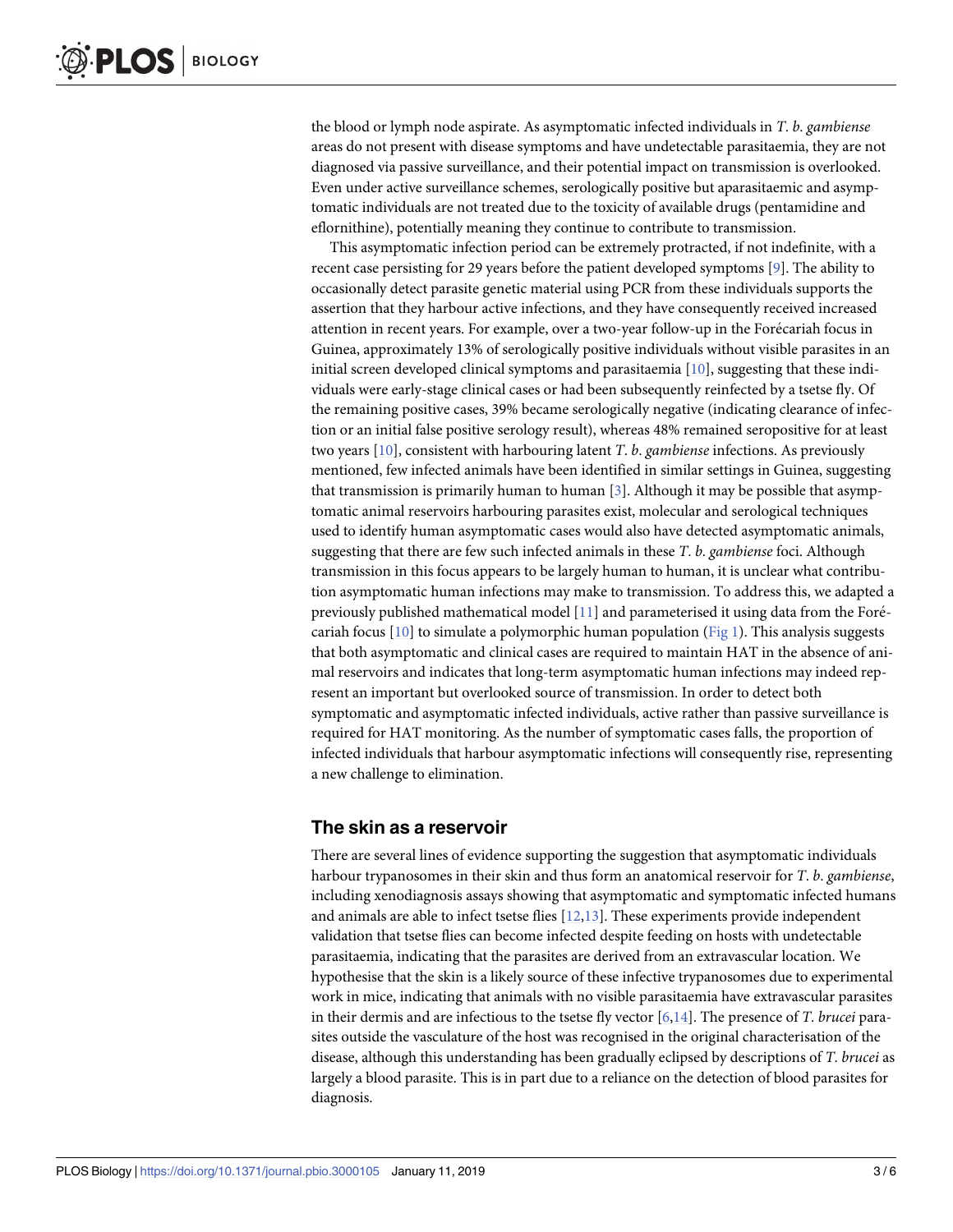



Fig 1. Modelling of the relative contributions of asymptomatic and clinical cases to  $R_0$  in a polymorphic human **HAT focus** without **animal reservoirs.** We estimated the contribution of asymptomatic and clinical infections to  $R_0$ (the basic reproductive number) under equilibrium prevalence by adapting a previously published trypanosomiasis transmission model [11]. Consistent with empirical data showing no domestic or wildlife reservoir, we removed the nonhuman-animal contribution to  $R_0$  and instead allowed for a polymorphic human population in which a fraction  $(f)$ 

of the population develop clinical infections when infected (population I), with the remainder (1–f) developing<br>asymptomatic infections (population II). This leads to  $R_0 = \sqrt{\frac{1}{(1-\epsilon^2)(T^*+\epsilon^2)}} \left[\frac{T_i}{T_c^*} + \frac{T_{\text{th}}^*}{T_c$ asymptomatic infections (population II). This leads to  $R_0$ 1  $(1 - i)$ �  $(v^*)$  $(I^*_I$  $I_I^* + I_{II}^*$  $_{\rm II}^*$ *I*� I 1 *I*� I *fN*  $+\frac{I_{\text{II}}^{*}}{I_{\text{II}}}$ II  $1 - \frac{I_1^*}{I_1}$  $\frac{H}{(1-f)N}$  $\boldsymbol{v}_\mathrm{v}$  is the infected tsetse

prevalence,  $I_I^*$  is the number of clinical infections present at equilibrium,  $I_{II}^*$  is the number of asymptomatic infections at equilibrium, and *N* is the total human population size. We simulated this equation with epidemiologic and demographic surveys from the Forécariah focus in Guinea. Specifically, there were 13 clinical infections and 16 suspected asymptomatic infections identified during the survey. Of the suspected asymptomatic individuals, one-third tested negative on follow-up using the TL test and one-third developed symptoms [10]. Therefore, we set the number of asymptomatic infections as  $I_{II}^* = 16X$  (where  $X \sim$  Uniform(1/3,1)) and the number of clinical infections as  $I_I^* = 29 I_{II}$ <sup>\*</sup>. The total population size was set as  $N = 10,837$ , based on 7,586 surveyed individuals and a survey completeness of 70%. These results suggest that transmission is not sustainable  $(R_0 < 1)$  when nearly all infections are either clinical (*f >* 0.98) or asymptomatic infections (*f <* 0.02). The shaded areas represent 95% predictive intervals when the number of asymptomatic and clinical infections were sampled 1,000 times. HAT, human African trypanosomiasis; TL, trypanolysis.

#### <https://doi.org/10.1371/journal.pbio.3000105.g001>

Recent developments have begun to refocus attention on the existence and significance of extravascular skin-dwelling parasites. These include the description of a *T*. *brucei* adipose tissue form (ATF) in mice, a distinct life-cycle stage of the parasite that exploits fatty acid oxidation to survive in the lipid-rich environment of host adipose tissue [15]. The high density of adipose tissue in the skin would make this a likely site for these forms, although there is not yet any direct evidence of ATF parasites in the skin. Independent experiments have also shown that trypanosomes recently inoculated into mouse skin by tsetse flies reside close to dermal adipocytes and can be retransmitted [14]. Immunohistological analysis of archived human skin punches has found trypanosomes in the skin of individuals not previously diagnosed with HAT, consistent with the hypothesis that these are asymptomatic infections with transmissible extravascular parasites [6]. The hypothesis that asymptomatic individuals harbour skin-dwelling trypanosomes is currently being formally tested in an immunohistological survey of skin biopsies from infected individuals in Guinea.

Given the mean unstressed intravascular volume of the blood (3.8 L) and the average volume of the skin (3.6 L), skin-dwelling parasites may represent a significant population of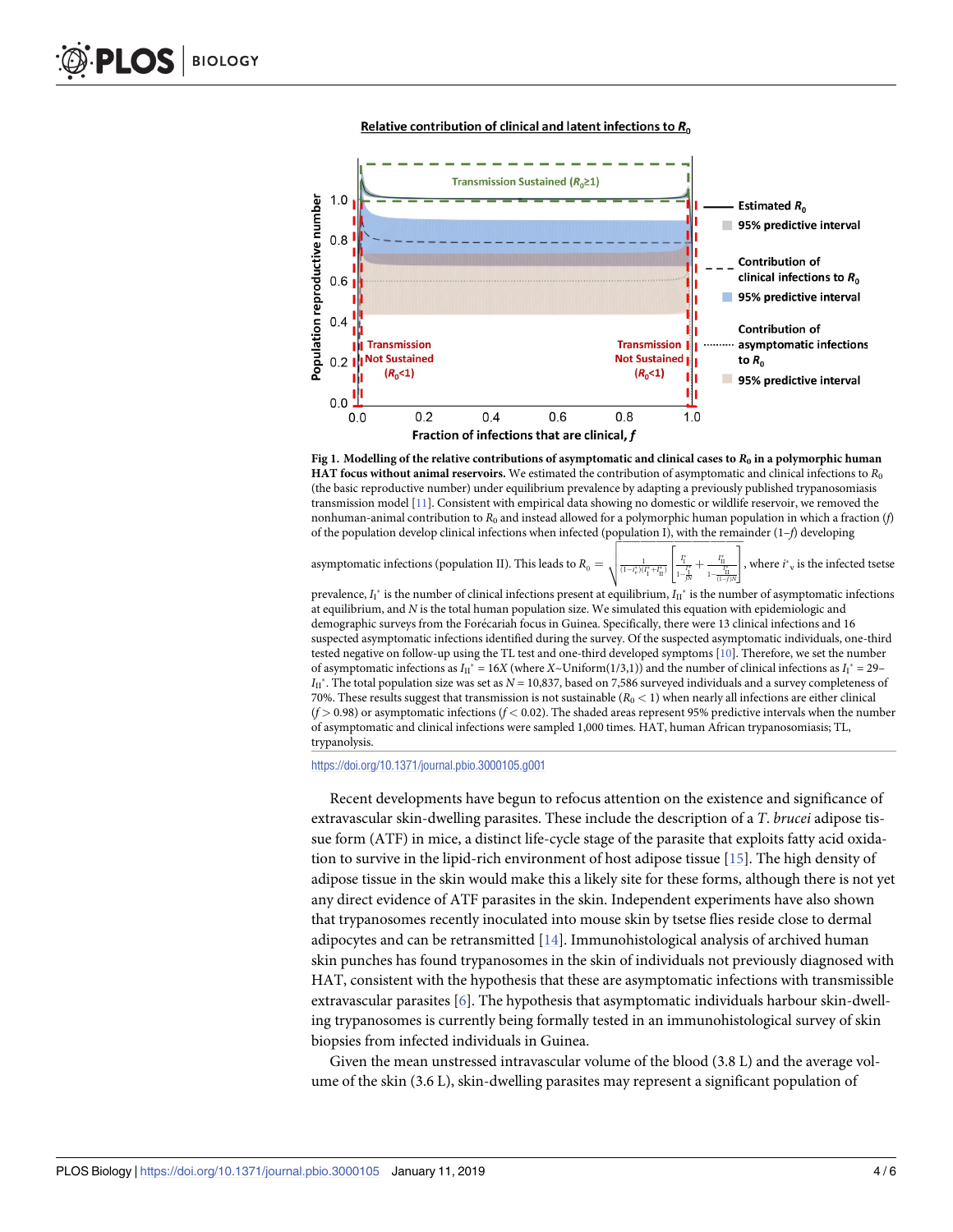dividing parasites in a chronic HAT infection that is similar in size to the population of blood parasites. The strategy of residing in the skin may have evolved to maximise passage by telmophagus (slash and suck) insects, like tsetse flies, that rupture the skin rather than feeding on blood directly from active vessels. Indeed, other parasites that exist in the skin of the host, such as *Leishmania* and *Onchocerca*, rely on telmophagus vectors for transmission.

#### **Future perspectives**

There is, therefore, clear evidence from both human and animal studies that skin invasion occurs during *T*. *brucei* infection and likely represents an anatomical reservoir that could resolve the transmission paradox of *T*. *b*. *gambiense* transmission and maintenance at foci without animal reservoirs. The hypothesis that *T*. *b*. *gambiense* infection can lead to the asymptomatic carriage of transmissible parasites has important implications for the WHO 2020 and 2030 HAT elimination goals [2]. Current policy does not advise the treatment of individuals without confirmation of parasites in bodily fluids due to the toxic nature of currently available drugs. However, identification and treatment of asymptomatic infections could improve the effectiveness of disease control approaches and increase the likelihood of HAT elimination at persistent foci. Such efforts could be bolstered by vector-control measures aimed at decreasing human and tsetse contact, with prior studies demonstrating that such efforts [16] reduced *T*. *b*. *gambiense* transmission [17]. Although it would not be advisable for asymptomatic individuals to be treated with currently available drugs due to their toxicity, the development of less harmful alternatives and improving the identification of asymptomatic individuals may remove this barrier. For example, oral fexinidazole and acoziborole have both been shown to be almost as effective as current treatments but with much less toxicity  $[18,19]$ . However, it is essential that the capacities of these new drugs to treat skin-dwelling parasites are also ascertained, although only in-hospital and under strictly controlled administration. If efficacy is demonstrated, we argue that there should be a reassessment of the policy not to treat asymptomatic individuals, in addition to concerted surveillance efforts to improve the diagnosis and identification of such individuals. This would potentially remove an important reservoir for *T*. *b*. *gambiense* HAT in many areas, reducing transmission and contributing to the elimination of this devasting disease.

#### **References**

- **1.** WHO. Control and surveillance of human African trypanosomiasis: report of a WHO Expert Committee [on Control and Surveillance of Human African Trypanosomiasis, Geneva, 22–26 April 2013]. Geneva: World Health Organization; 2013.
- **2.** Franco JR, Cecchi G, Priotto G, Paone M, Diarra A, Grout L, et al. Monitoring the elimination of human African trypanosomiasis: Update to 2014. Boelaert M, editor. PLoS Negl Trop Dis. 2017; 11: e0005585. <https://doi.org/10.1371/journal.pntd.0005585> PMID: [28531222](http://www.ncbi.nlm.nih.gov/pubmed/28531222)
- **3.** Kagbadouno MS, Camara M, Rouamba J, Rayaisse J-B, Traoré IS, Camara O, et al. Epidemiology of Sleeping Sickness in Boffa (Guinea): Where Are the Trypanosomes? Matovu E, editor. PLoS Negl Trop Dis. 2012; 6: e1949. <https://doi.org/10.1371/journal.pntd.0001949> PMID: [23272259](http://www.ncbi.nlm.nih.gov/pubmed/23272259)
- **4.** Koffi M, Solano P, Denizot M, Courtin D, Garcia A, Lejon V, et al. Aparasitemic serological suspects in Trypanosoma brucei gambiense human African trypanosomiasis: A potential human reservoir of parasites? Acta Trop. 2006; 98: 183–188. <https://doi.org/10.1016/j.actatropica.2006.04.001> PMID: [16723098](http://www.ncbi.nlm.nih.gov/pubmed/16723098)
- **5.** Büscher P, Bart J-M, Boelaert M, Bucheton B, Cecchi G, Chitnis N, et al. Do Cryptic Reservoirs Threaten Gambiense-Sleeping Sickness Elimination? Trends Parasitol. 2018; 34: 197–207. [https://doi.](https://doi.org/10.1016/j.pt.2017.11.008) [org/10.1016/j.pt.2017.11.008](https://doi.org/10.1016/j.pt.2017.11.008) PMID: [29396200](http://www.ncbi.nlm.nih.gov/pubmed/29396200)
- **6.** Capewell P, Cren-Travaillé C, Marchesi F, Johnston P, Clucas C, Benson RA, et al. The skin is a significant but overlooked anatomical reservoir for vector-borne African trypanosomes. eLife. 2016; 5. [https://](https://doi.org/10.7554/eLife.17716) [doi.org/10.7554/eLife.17716](https://doi.org/10.7554/eLife.17716) PMID: [27653219](http://www.ncbi.nlm.nih.gov/pubmed/27653219)